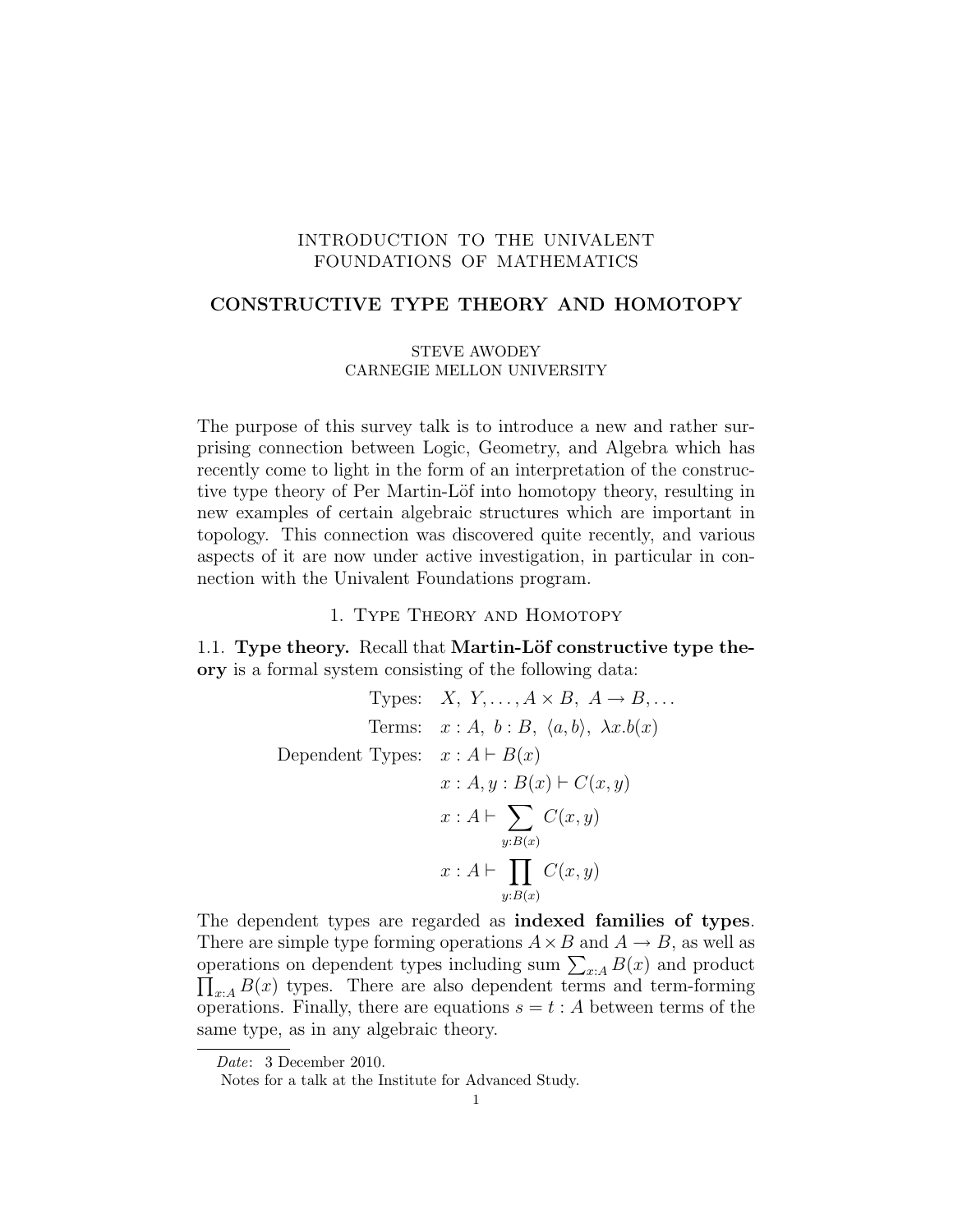#### 2 STEVE AWODEY CARNEGIE MELLON UNIVERSITY

- 1.2. Curry-Howard. The system has a curious dual interpretation:
	- once as mathematical objects: types or sets and their terms or elements, which are being constructed,
	- once as logical objects: formulas or propositions and their proofs or verifications, which are being derived.

This is known as the Curry-Howard correspondence or the Propositions-as-Types interpretation. This is what is responsible for the "constructive" character of the system: a proof that something or a certain kind exists, for instance, carries with it an instance of such a thing.

According to the second, logical, interpretation, we therefore have first propositional, and then predicate logic, with quantifiers ∀ and ∃. It's now natural from the logical point of view to add a primitive relation of equality between terms of the same type:

$$
x, y : A \vdash \mathtt{Id}_A(x, y)
$$

This can be read as the **type of proofs** that  $x = y$ .

The rules for this type are such that terms  $a$  and  $b$  that are **defini**tially equal  $a = b$  are also propositionally equal, in the sense that their identity type  $Id_A(a, b)$  is inhabited by a term:

$$
a = b \implies t : \text{Id}_A(a, b) \text{ (for some } t)
$$

But the converse is generally not true  $-$  this is known as **intension**ality. Forcing the converse by adding a rule of extentionality spoils some of the computational virtues of the system, such as the decidability of type-checking. Intensionality gives rise to a structure within type theory of great complexity and interest. Indeed, it is a structure that has arisen independently elsewhere in mathematics twice: namely in topology and in higher category theory.

1.3. The homotopy interpretation (I). Suppose we have terms of ascending identity types:

$$
a, b : A
$$
  
\n
$$
p, q : \text{Id}_{A}(a, b)
$$
  
\n
$$
\alpha, \beta : \text{Id}_{\text{Id}_{A}(a, b)}(p, q)
$$
  
\n
$$
\dots : \text{Id}_{\text{Id}_{\text{Id}}_{\dots}}(\dots)
$$

This suggests the following interpretation: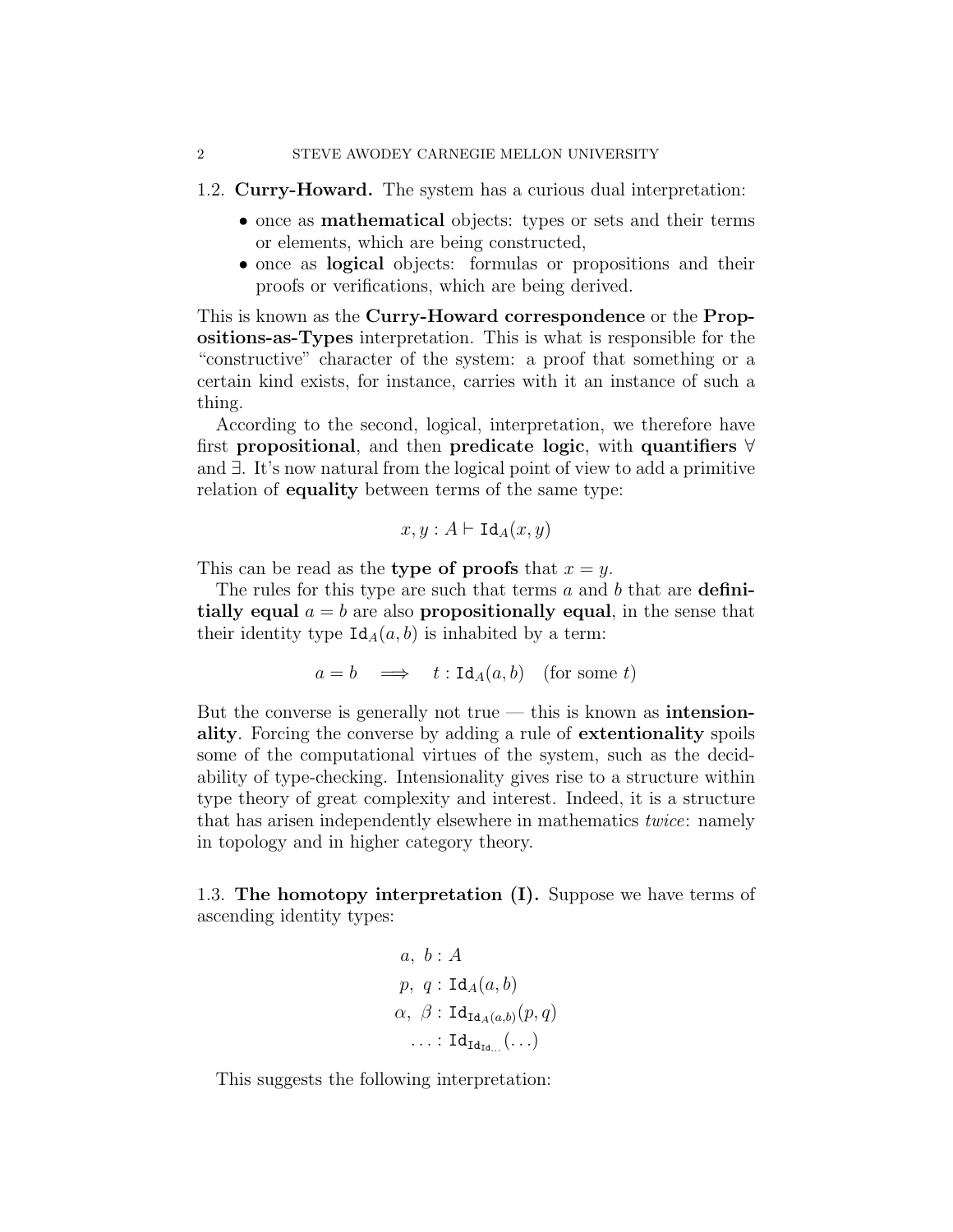\n
$$
\text{Types} \rightarrow \text{Spaces}
$$
\n

\n\n $\text{Terms} \rightarrow \text{Maps}$ \n

\n\n $a: A \rightarrow \text{Points } a \in A$ \n

\n\n $p: \text{Id}_A(a, b) \rightarrow \text{Paths } p: a \rightarrow b$ \n

\n\n $\alpha: \text{Id}_{\text{Id}_A(a, b)}(p, q) \rightarrow \text{Homotopies } \alpha: p \Rightarrow q$ \n

\n\n $\vdots$ \n

\n\n $A \bullet \qquad \qquad \text{OR} \qquad b$ \n

This homotopy interpretation turns out to work very well indeed, so well that the type theory seems to capture a certain logic of homotopy that was not previously formalized or even recognized. It allows one to use the system to reason formally about homotopy in a way that, moreover, can even be implemented on a computer using existing proof assistants right out of the box.

 $\frac{y}{q}$ 

@

Let us see how to interpret the rest of the type theory, namely dependent types and identity types. First, we have the following:

1.3.1. Rules for identity types.

$$
A: \text{type}
$$
  
\n $x, y: A \vdash \text{Id}_{A}(x, y): \text{type}$  Id formation  
\n
$$
\frac{a: A}{\text{r}(a): \text{Id}_{A}(a, a)} \text{ Id introduction}
$$
  
\n $x, y: A, z: \text{Id}_{A}(x, y) \vdash B(x, y, z): \text{type}$   
\n $x: A \vdash b(x): B(x, x, \text{r}(x))$   
\n $x, y: A, z: \text{Id}_{A}(x, y) \vdash J(b, x, y, z): B(x, y, z) \text{ Id elimination}$   
\n
$$
\frac{a: A}{J(b, a, a, \text{r}(a)) = b(a): B(a, a, \text{r}(a))} \text{ Id conversion}
$$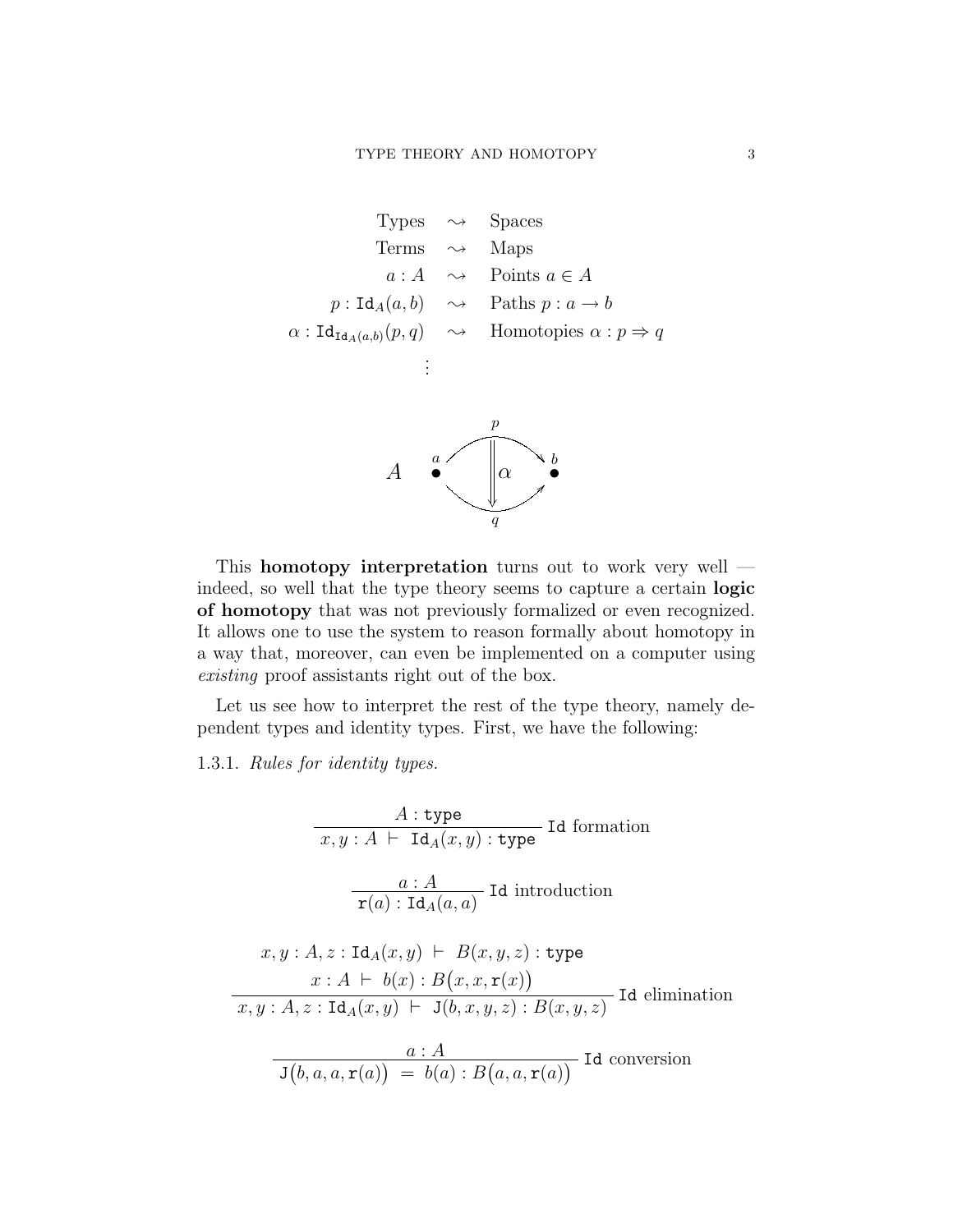The introduction rule provides a witness  $r(a)$  that a is identical to itself, called the reflexivity term. The distinctive elimination rule can be recognized as Lawvere's adjoint rule; it has the form:

$$
\frac{x=y \qquad B(x,x)}{B(x,y)}
$$

The final conversion rule is a sort of book-keeping for proof terms.

These rules force the dependent types to have the following **lifting** property:

$$
x : A \vdash B(x)
$$
  

$$
\underline{p : \text{Id}_{A}(a, b) \qquad x : A \vdash \lambda y. y : B(x) \to B(x)}
$$
  

$$
\underline{p_{*} : B(a) \to B(b)} \qquad \qquad \overline{a} : B(a)
$$
  

$$
B \qquad \overline{a \longrightarrow p_{*}(\overline{a})}
$$
  

$$
\downarrow
$$
  

$$
A \qquad a \longrightarrow p \to b
$$

And with a bit more fuss, one can even lift the whole "path"  $p$ :  $a \rightarrow b$ . This essentially forces the interpretation of dependent types as fibrations:

Dependent types 
$$
x : A \vdash B(x) \rightarrow
$$

\nFibrations

\n
$$
\downarrow
$$
\n
$$
A
$$

To complete the interpretation, how shall we interpret the dependent Identity type? We require a fibration of the form:

$$
\operatorname{Id}_A
$$
  
\n
$$
\downarrow
$$
  
\n
$$
A \times A
$$

Since the fiber  $Id_A(a, b)$  over a pair  $(a, b)$  is to be the space of paths from  $a$  to  $b$ , we take the total fibration to be the **path space** fibration,

$$
\mathrm{Id}_A = A^I \longrightarrow A \times A,
$$

which classifies homotopies between maps into  $A$ . Thus terms of type  $A<sup>I</sup>$  are homotopies between their two projections.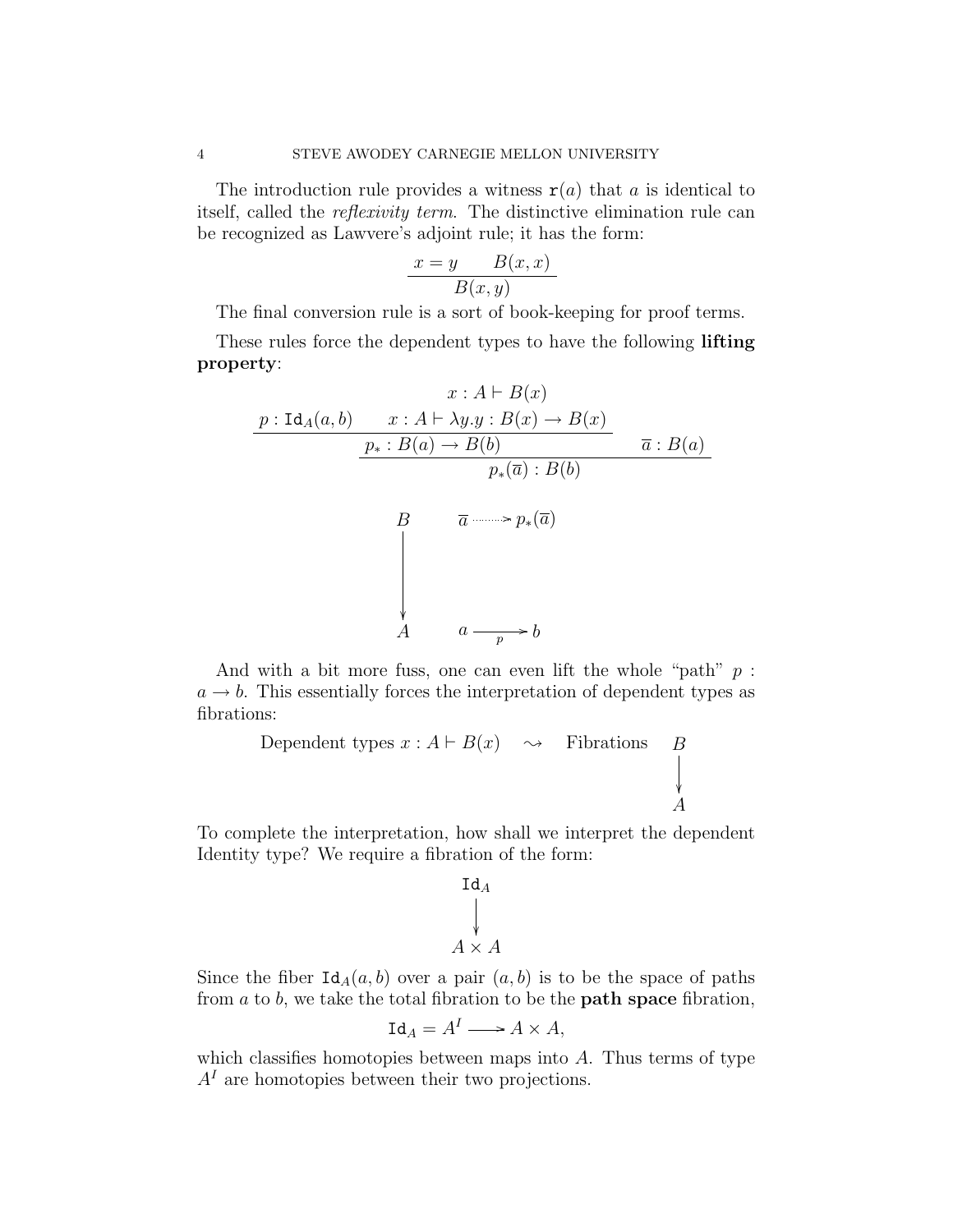1.4. The homotopy interpretation (II). That's the basic idea, except that we don't really use concrete spaces and homotopy, of course, but rather their abstract description in terms of Quillen model categories. This has two benefits worth mentioning: first, there is the usual advantage of axiomatics, namely that we thereby subsume a range of different models. Secondly, it allows a completeness theorem that I'll discuss further below.

In fact, all that is really required is half of the Quillen model category structure, namely a *weak factorization system*  $(\mathcal{L}, \mathcal{R})$  in a category  $\mathcal{C}$ :

$$
\mathcal{L} \xrightarrow{\sim} \mathcal{C} \longleftarrow \mathcal{R}
$$

which consists of two collections  $\mathcal L$  (the "left-class", regarded as trivial cofibrations) and  $R$  (the "right-class", regarded as fibrations) of maps in  $\mathcal C$  such that:

(1) Every map  $f : A \to B$  has a factorization as  $f = p \circ i$ , where  $i \in \mathcal{L}$  and  $p \in \mathcal{R}$ .



(2) given maps  $f : A \to B$  in  $\mathcal L$  and  $g : C \to D$  in  $\mathcal R$  in a commutative square,

$$
A \longrightarrow C
$$
  
 $f \downarrow j \qquad \downarrow g$   
 $B \longrightarrow D$ 

there's a diagonal filler  $j$  as indicated.

Now we can give the type theory a Fibrations as Types interpretation:

Closed Types 
$$
A \rightarrow \mathbb{R}
$$
-objects  $A \rightarrow 1$ 

\nDependent Types  $x : A \vdash B(x) \rightarrow \mathbb{R}$ -Maps  $B \rightarrow A$ 

\nDependent Terms  $x : A \vdash b(x) : B(x) \rightarrow \mathbb{S}$  sections  $A \xrightarrow{b} B$ 

\n↑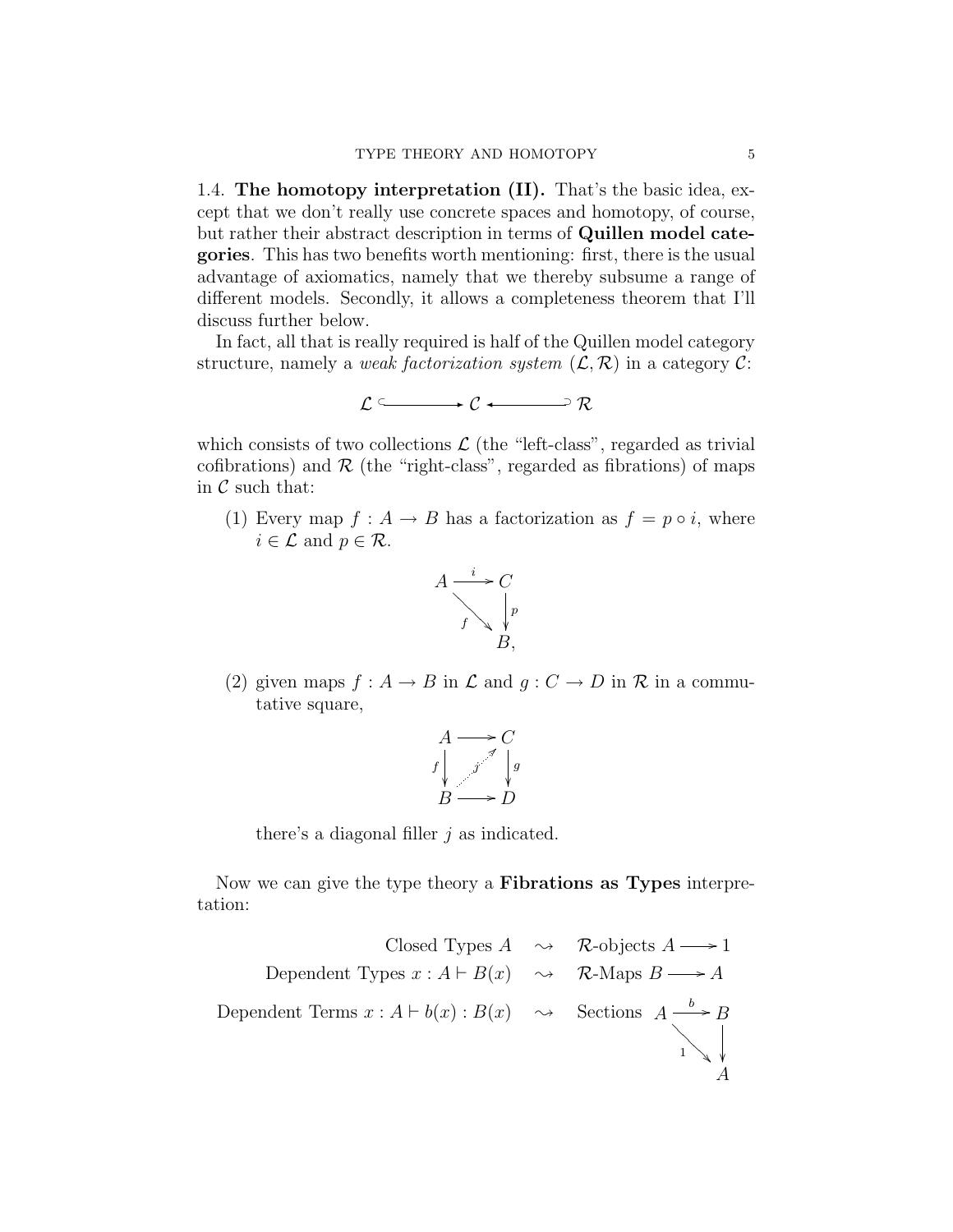The Id-type is interpreted by factoring the diagonal  $\Delta$  into a "path" object" according to axiom (1):



The formation and introduction rules are thereby satisfied.

For the elimination rule, we have the following set-up: the premises describe a fibration  $q: B \to A^I$  together with a map  $b: A \to B$  such that  $q \circ b = r$ . This yields the following (outer) commutative square:



Because  $q$  is a right map and  $r$  is, by definition, a left map, by axiom  $(2)$  there exists a diagonal filler j, which we choose as the interpretation of the elimination term:

$$
x,y:A,z:\text{Id}_A(x,y)\vdash \text{J}(b,x,y,z):B(x,y,z).
$$

Commutativity of the bottom triangle is just the conclusion of the elimination rule, namely  $\dot{\eta}$  is a section of  $q$ . And the commutativity of the top triangle is the required conversion rule:

 $x : A \vdash J(b, x, x, r(x)) = b(x) : B(x, x, r(x)).$ 

We've now basically shown the following:

**Theorem 1.1** (Awodey & Warrren 2008). Martin-Löf type theory has a sound interpretation into any Quillen model category (even into any weak factorization system).

To introduce some logician's terminology, the notion of soundness means that a formally provable statement is always true under the specified interpretation:

provable  $\frac{sound}{\qquad}$  true in all models

Thus here, if a certain type can be shown to have a term, then the corresponding interpretation must always have a point.

The converse notion is **completeness**: a statement is provable if its interpretation is always true:

> provable  $\overbrace{\longleftarrow}{\longleftarrow}$ true in all models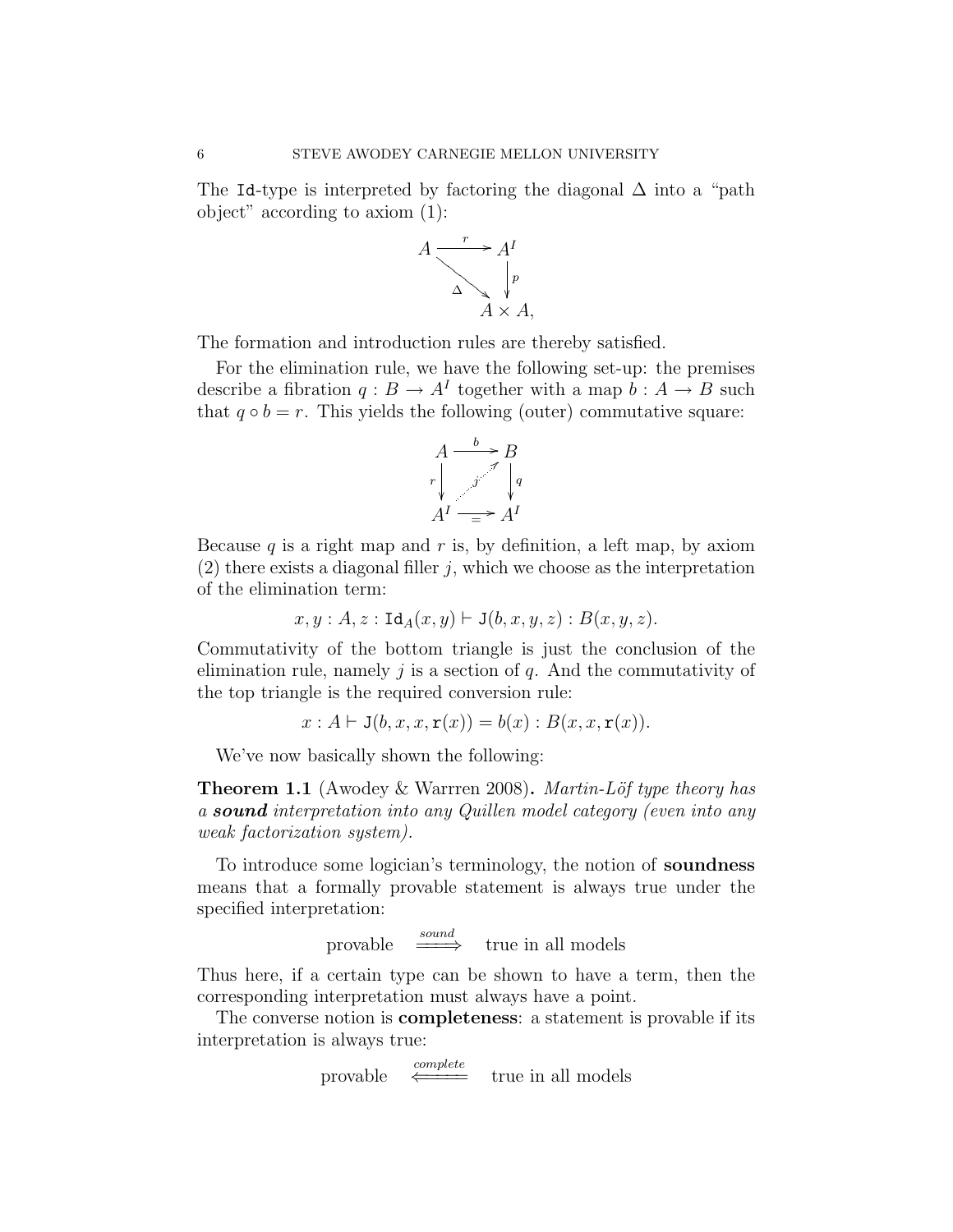Theorem 1.2 (Garner & Gambino 2009). The homotopy interpretation of Martin-Löf type theory is essentially **complete** with respect to models in weak factorization systems.

There is a technical issue of selecting path objects  $A<sup>I</sup>$  and diagonal fillers j as interpretations of  $Id_A$ -types and J-terms in a "coherent" way, i.e. respecting substitution of terms for variables; various solutions are available. Being able to prove this fundamental result is the second reason for using *abstract* homotopy for our semantics.

Summing up this first half of the lecture, we have now seen that:

Martin-Löf type theory provides a "logic of homotopy".

## 2. Type Theory and Higher Categories

It's now reasonable to ask, how expressive is the logical system as a language for homotopy theory? What homotopically relevant facts, properties, and constructions are logically expressible?

2.1. Fundamental groupoids. Let's return to the system of identity terms of various orders:

$$
a, b : A
$$
  
\n
$$
p, q : \text{Id}_{A}(a, b)
$$
  
\n
$$
\alpha, \beta : \text{Id}_{\text{Id}_{A}(a, b)}(p, q)
$$
  
\n
$$
\vartheta : \text{Id}_{\text{Id}_{\text{Id}_{\text{Id}}}}(\alpha, \beta)
$$
  
\n
$$
\vdots
$$

These can be represented suggestively by the following figure.



Just as in homotopy, the terms of the lowest orders bear the structure of a groupoid: the **fundamental groupoid** of the type  $A$ . Indeed, the laws of identity provable in the system correspond to the groupoid structure: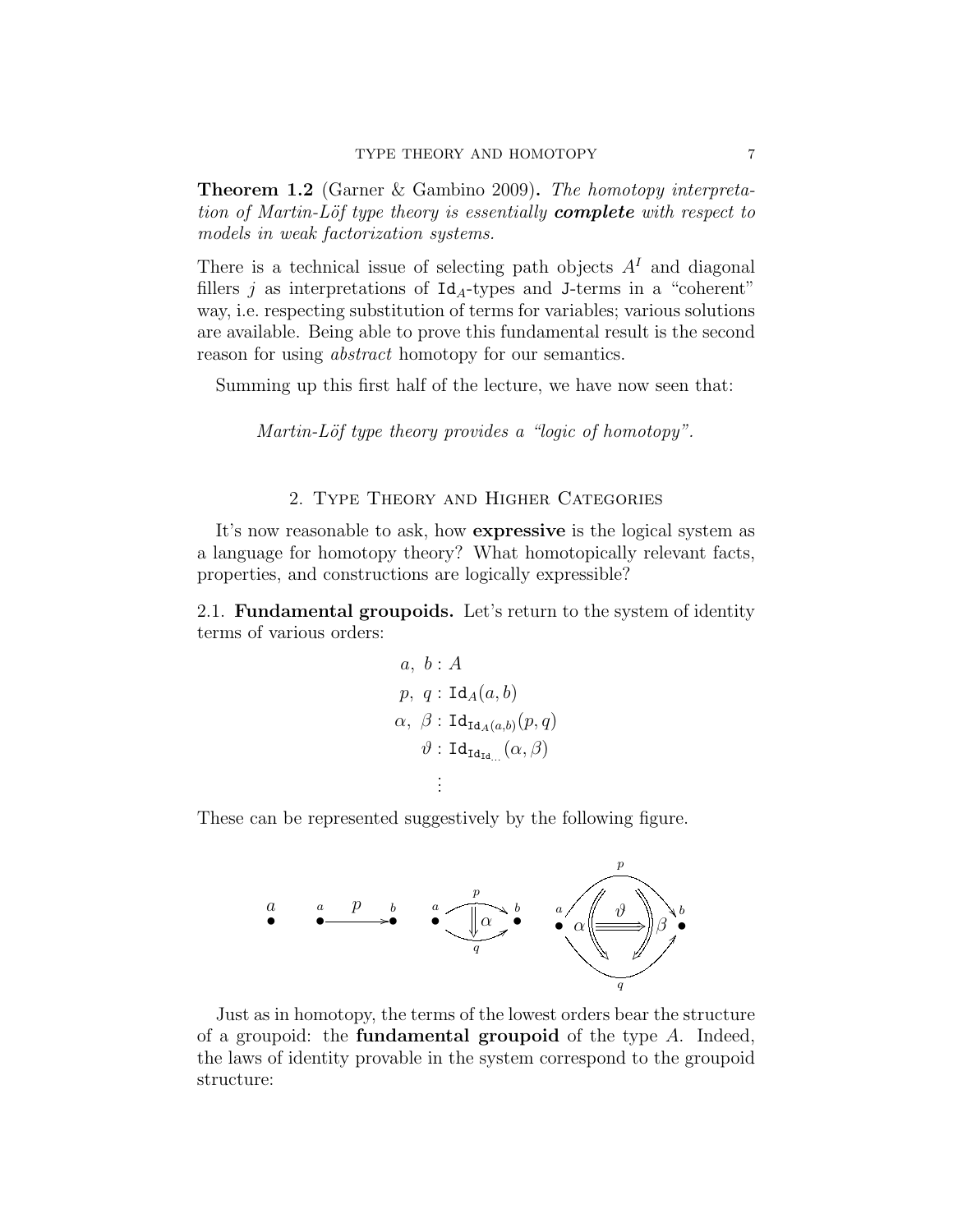$$
r: \text{Id}(a, a) \qquad \text{reflexivity} \qquad a \to a
$$

$$
s: \text{Id}(a, b) \to \text{Id}(b, a) \qquad \text{symmetry} \qquad a \leftrightarrows b
$$

$$
t: \text{Id}(a, b) \times \text{Id}(b, c) \to \text{Id}(a, c) \qquad \text{transitivity} \qquad a \to b \to c
$$

But also just as in homotopy, the groupoid laws of associativity, inverse, and unit only hold up to the existence of a term of the next higher order  $-$  i.e. "up to homotopy".

Indeed, the entire system of terms of all orders forms a globular set:

$$
A \leftarrow \mathrm{Id}_A \leftarrow \mathrm{Id}_{\mathrm{Id}_A} \leftarrow \ldots
$$

which bears the structure of a **weak** infinite-dimensional groupoid:

Theorem 2.1 (Lumsdaine, Garner & van den Berg, 2009). The system of all identity terms of over any fixed type is a weak  $\omega$ -groupoid.

What we are seeing here is that the fundamental groupoid of a *space* is really a construction in what I called the logic of homotopy, since it can be constructed directly in the logical system and then interpreted in any particular space. The topological fact that points, paths, and (higher) homotopies do not form an actual groupoid, but only a weak, higher-dimensional groupoid, is not merely analogous to the type-theoretic case; it's an instance of the same phenomenon.

2.2. Martin-Löf complexes. Next we ask, how *special* are the weak  $\omega$ -groupoids arising in type theory? In light of the soundness and completeness results of the first part, it stands to reason that they are quite general. Now, the so-called "Homotopy Hypothesis" of Grothendieck states that arbitrary weak  $\omega$ -groupoids classify homotopy types of spaces. We can formulate an analogous "Type Theory **Hypothesis**" – at least as a motivating conjecture – stating that the logical groupoids constructed in type theory are essentially the same as the arbitrary ones. I will conclude by sketching a way of making this conjecture more precise.

Given any globular set:

$$
A_{\bullet} = A_0 \leftarrow A_1 \leftarrow A_2 \leftarrow \dots
$$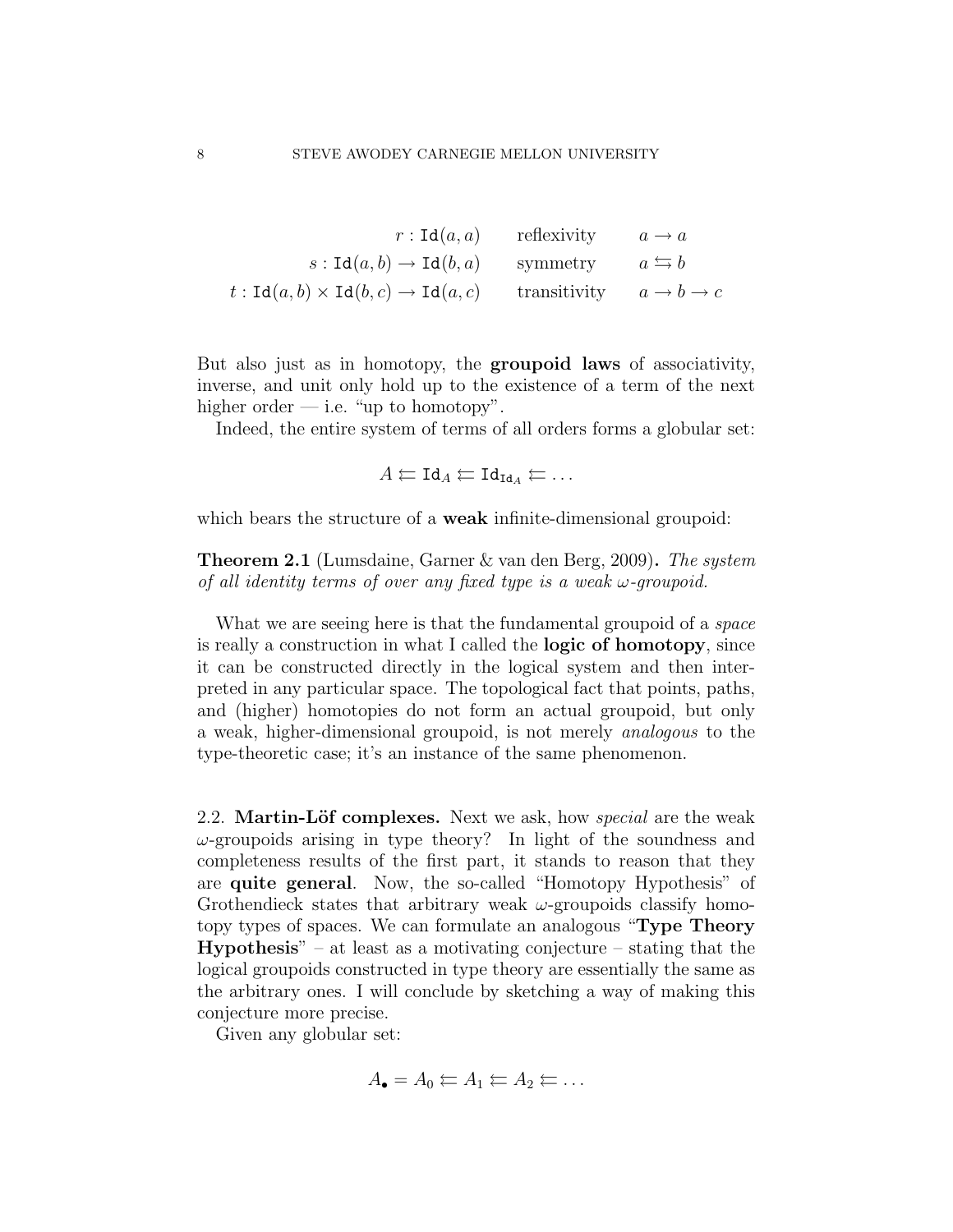We make a type theory  $\mathbb{T}(A_{\bullet})$  over one basic type A, with the elements of the various  $A_n$  as primitive constants:

$$
A_0 \ni a, a', \ldots : A
$$
  
\n
$$
A_1 \ni p, p', \ldots : \text{Id}_A(s(p), t(p))
$$
  
\n
$$
\vdots
$$

where  $s, t : A_n \rightrightarrows A_{n-1}$  are the (*n*-dimensional) source and target maps.

Now we "turn the crank" and generate a weak  $\omega$ -groupoid consisting of terms of Id-types of all orders, derived from these basic terms. The resulting groupoid,

$$
G(A_{\bullet}),
$$

## is the logical groupoid generated by the globular set  $A_{\bullet}$ .

This is a neat way to make weak  $\omega$ -groupoids, by the way, because it is in a sense mechanical. Given any  $\infty$ -graph  $A_{\bullet}$ , a computer can be programmed to systematically generate the cells of the weak  $\omega$ groupoid  $G(A_{\bullet})$  and calculate their relations.

Now this construction is functorial in  $A_{\bullet}$ ,

$$
G: \mathsf{GSets} \longrightarrow \mathsf{GSets},
$$

and it determines a monad on the globular sets. The algebras for this "free logical groupoid monad" – called **Martin-Löf complexes** – are the logical groupoids generated from systems of type theory with primitive terms of various identity types and equations among terms.

Now we can formulate our conjecture more precisely:

## Conjecture 2.2.

- (1) The free Martin-Löf complex on a globular set is equivalent to the free weak  $\omega$ -groupoid.
- $(2)$  The category of all Martin-Löf complexes is equivalent to that of all weak  $\omega$ -groupoids.

Of course, there is still quite a bit of slack in the word equivalent. An even more precise formulation can already be *proved* when we restrict to the 1-dimensional case. For such truncated structures, we have namely:

Theorem 2.3 (Awodey, Hofstra & Warren, 2010).

- (1) The free 1-dimensional Martin-Löf complex on a graph is equivalent to the free groupoid.
- (2) The category of all 1-dimensional Martin-Löf complexes admits a Quillen model structure, and is Quillen-equivalent to the category of groupoids.